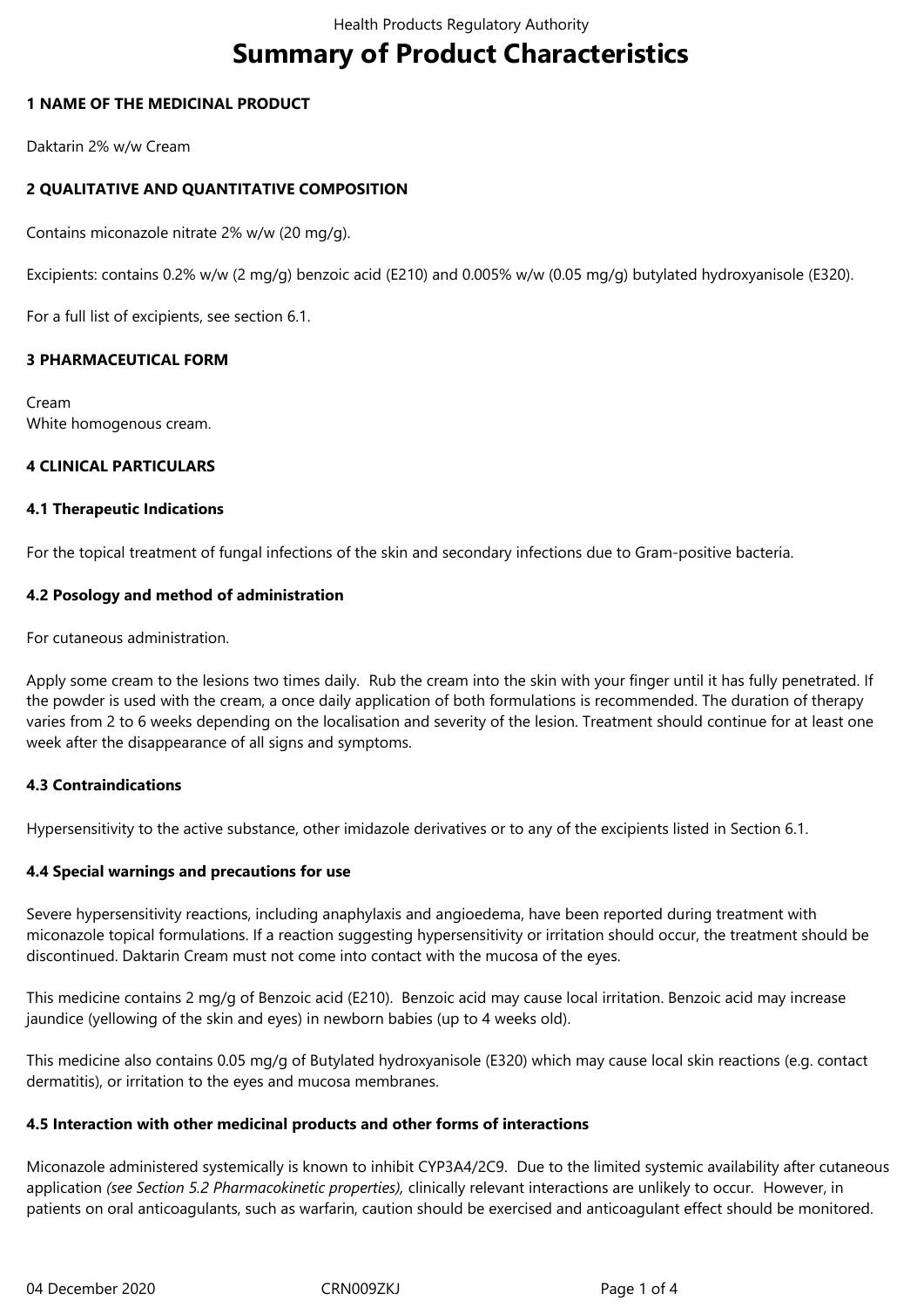## Health Products Regulatory Authority

The effects and side effects of some other drugs (e.g. oral hypoglycaemics and phenytoin), when co-administered with miconazole, can be increased and caution should be exercised.

# **4.6 Fertility, pregnancy and lactation**

## *Pregnancy*

Daktarin Cream applied topically is minimally absorbed into the circulation (bioavailability < 1%). Although there is no evidence that miconazole is embryotoxic or teratogenic in animals, potential hazards of prescribing Daktarin Cream during pregnancy should always be weighed against the expected therapeutic effects.

## *Lactation*

Topically applied miconazole is minimally absorbed into the systemic circulation, and it is not known whether miconazole is excreted in human breast milk. Caution should be exercised when using topically applied miconazole products during lactation.

## **4.7 Effects on ability to drive and use machines**

Not applicable.

# **4.8 Undesirable effects**

Adverse drug reactions reported among 834 patients who received miconazole nitrate 2% cream (n=426) and/or placebo cream base (n=408) in 21 double-blind clinical trials are presented in Table 1 below. Moreover, adverse drug reactions from spontaneous reports during the worldwide post-marketing experience with Daktarin that meet threshold criteria are included in Table 1.

The adverse drug reactions are ranked by frequency, using the following convention:

Very common ≥1/10 Common ≥1/100 and <1/10 Uncommon ≥1/1,000 and <1/100 Rare ≥1/10,000 and <1/1,000 Very rare <1/10,000, including isolated reports

Adverse reactions from spontaneous reports are presented by frequency category based on incidence in clinical trials or epidemiology studies, when known.

# **Table 1. Adverse Reactions Reported in Clinical Trials and Post-marketing Experience**

| <b>System Organ Class</b>                                   | <b>Adverse Reactions</b>                                                                                                                         |                                                                               |
|-------------------------------------------------------------|--------------------------------------------------------------------------------------------------------------------------------------------------|-------------------------------------------------------------------------------|
|                                                             | <b>Frequency Category</b>                                                                                                                        |                                                                               |
|                                                             | <b>Uncommon</b><br>$(≥1/1,000$ to <1/100)                                                                                                        | <b>Not known</b>                                                              |
| <b>Immune System Disorders</b>                              |                                                                                                                                                  | Anaphylactic reaction<br>Hypersensitivity                                     |
| <b>Skin and Subcutaneous Tissue Disorders</b>               | Skin burning sensation<br>Skin inflammation<br>Skin hypopigmentation                                                                             | Angioedema<br>Urticaria<br>Contact dermatitis<br>Rash<br>Erythema<br>Pruritus |
| <b>General Disorders and Administration Site Conditions</b> | Application site irritation<br>Application site burning<br>Application site pruritus<br>Application site reaction NOS<br>Application site warmth |                                                                               |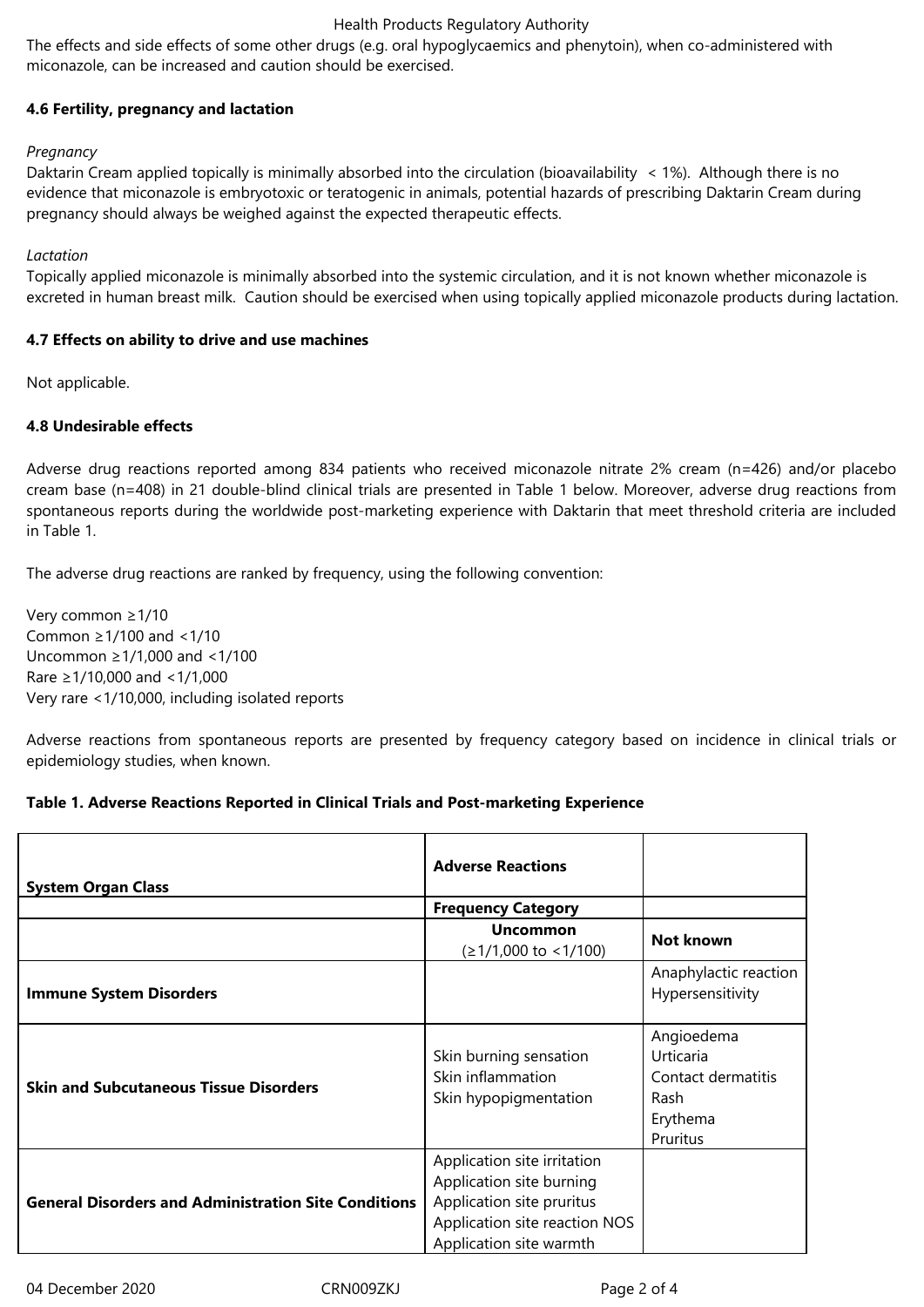monitoring of the benefit/risk balance of the medicinal product. Healthcare professionals are asked to report any suspected adverse reactions via HPRA Pharmacovigilance, website: www.hpra.ie.

## **4.9 Overdose**

#### *Symptoms and Signs*

Cutaneous use: Excessive use can result in skin irritation, which usually disappears after discontinuation of therapy.

#### *Treatment*

Accidental ingestion: Daktarin cream is intended for cutaneous use, not for oral use. If accidental ingestion of large quantities of the product occurs, use appropriate supportive care.

#### **5 PHARMACOLOGICAL PROPERTIES**

#### **5.1 Pharmacodynamic properties**

Pharmacotherapeutic classification: (Antifungals for dermatological/topical use; imidazole derivative) ATC code: D01A C02.

Miconazole nitrate is a synthetic imidazole agent with a broad spectrum of activity against pathogenic fungi (including yeasts and dermatophytes) and gram-positive bacteria (*Staphylococcus* and *Streptococcus* spp).

#### **5.2 Pharmacokinetic properties**

Absorption: Miconazole remains in the skin after cutaneous application for up to 4 days. Systemic absorption of miconazole is limited, with a bioavailability of less than 1% following cutaneous application of miconazole. Plasma concentrations of miconazole and/or its metabolites were measurable 24 and 48 hours after application.

Systemic absorption has also been demonstrated after repeated application of miconazole to infants with nappy rash. Plasma levels of miconazole were undetectable or low in all infants.

**Distribution:** Absorbed miconazole is bound to plasma proteins (88.2%) and red blood cells (10.6%).

**Metabolism and Excretion**: The small amount of miconazole that is absorbed is eliminated predominantly in faeces as both unchanged drug and metabolites over a four-day post-administration period. Smaller amounts of unchanged drug and metabolites also appear in urine.

## **5.3 Preclinical safety data**

Preclinical data reveal no special hazard for humans based on conventional studies of local irritation, single and repeated dose toxicity, genotoxicity, and toxicity to reproduction.

## **6 PHARMACEUTICAL PARTICULARS**

## **6.1 List of excipients**

Macrogol 6 stearate (PEG 6) Macrogol 32 stearate (PEG 32) Glycol stearate Oleoyl macroglycerides Liquid paraffin Benzoic acid (E210) Butylated hydroxyanisole (E320) Purified water

## **6.2 Incompatibilities**

04 December 2020 **CRN009ZKJ** CRN009ZKJ Page 3 of 4